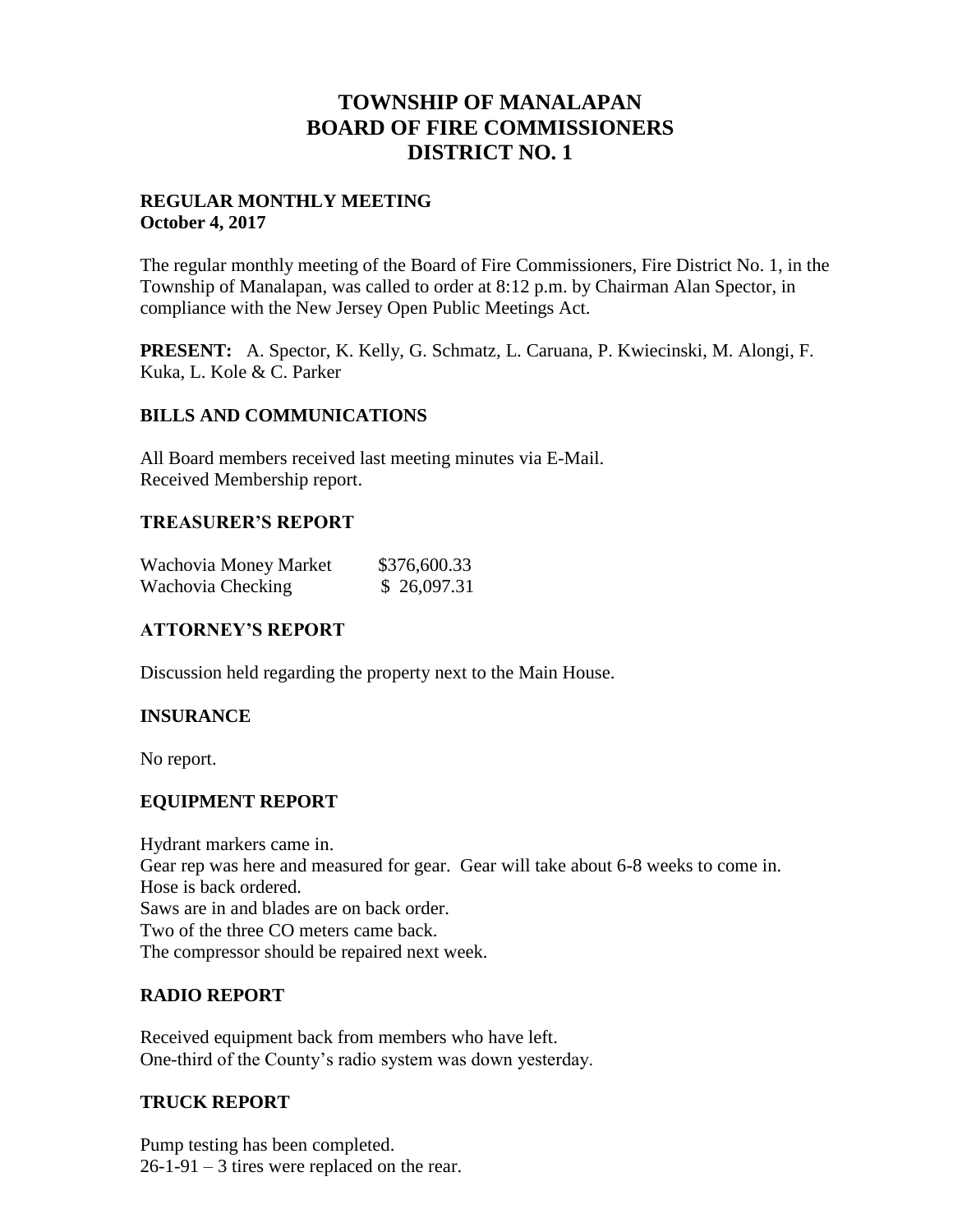$26-1-74$  – light out – just needs a toggle switch.

The tank has been pumped down; not worth fixing as there was lots of rust inside. Has been padlocked.

## **CHIEF'S REPORT**

We had 53 calls for September and 512 calls for the year so far.

# **ASSOCIATION REPORT**

Fire prevention items have been ordered and are starting to come in. Joe has been working on getting the remaining paperwork needed for the audit. The light fixture in the Satellite has been repaired. Received email that Witmer account has a zero balance.

# **TRUSTEES' REPORT**

No report.

# **OLD BUSINESS**

See attached.

## **NEW BUSINESS**

Commissioner Kelly made a motion to pay all vouchers; this was seconded by Commissioner Schmatz. All voted aye.

Commissioner Kelly made a motion for \$457 to pay Criterion to repair the bay floors in the Main House; this was seconded by Commissioner Schmatz. All voted aye.

Commissioner Spector made a motion for \$200 for 5 members to attend a Chiefs Leadership Seminar in November in Burlington County; this was seconded by Commissioner Kelly. All voted aye.

Commissioner Kelly made a motion for \$2,025 to purchase 15 personal CO meters to put on member's gear; this was seconded by Commissioner Schmatz. All voted aye.

Commissioner Kelly made a Resolution amending the Length of Service Award Program; this was seconded by Commissioner Schmatz. All voted aye.

Meeting opened to the public at 8:42 P.M.

A motion was made by Commissioner Spector to adjourn; it was seconded by Commissioner Kelly and all voted aye.

Meeting adjourned at 8:45 P.M.

 Respectfully submitted, Kenneth Kelly, Clerk